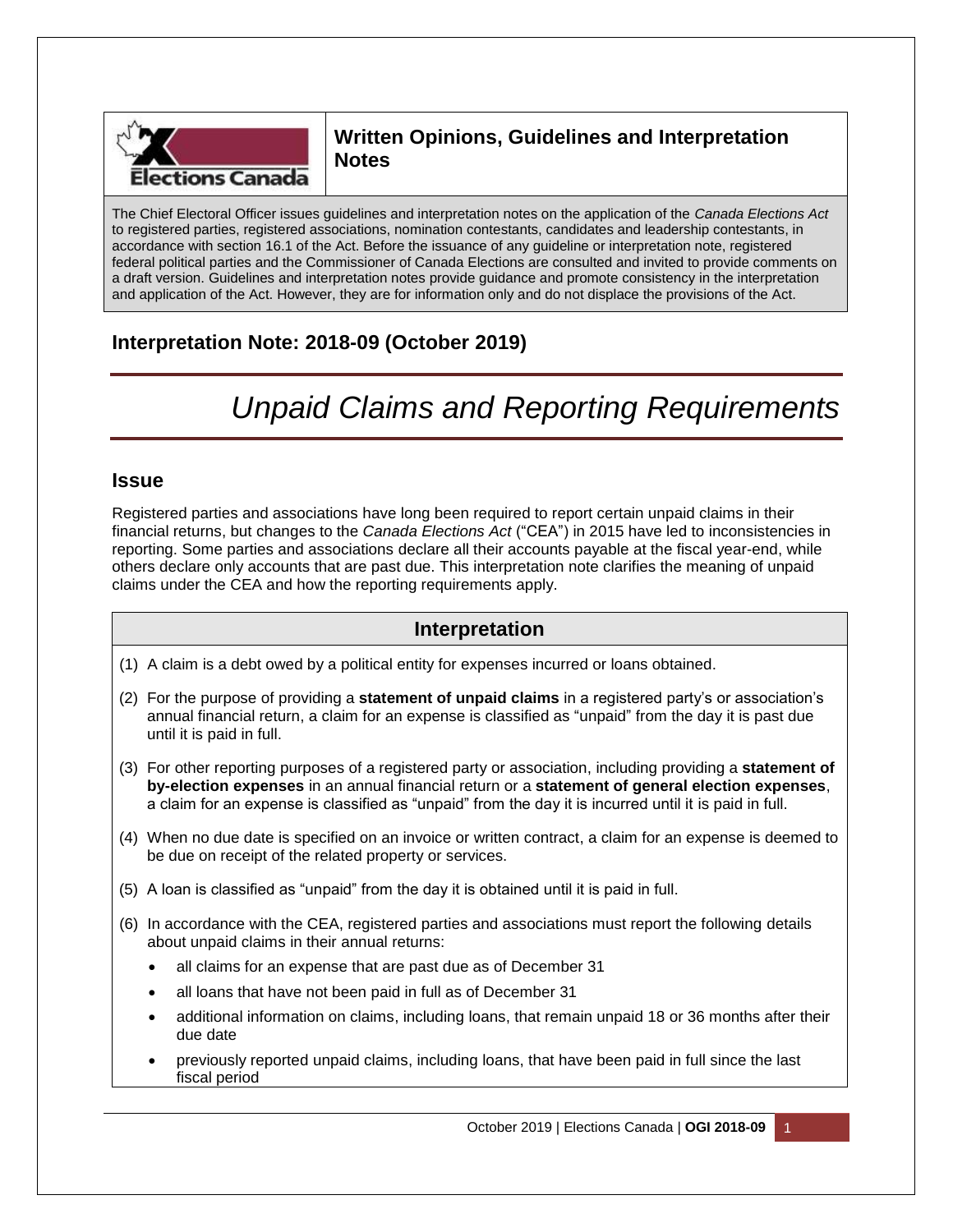## **Legal Framework**

The most directly relevant provisions of the CEA in the context of this interpretation note are as follows.

For registered parties:

- A person who has a claim to be paid for a debt of a registered party must send the invoice or other document evidencing the claim to the registered party or one of its registered agents. (s. 427)
- A financial transactions return of a registered party must set out a statement of assets and liabilities in accordance with generally accepted accounting principles, including a statement of:
	- claims that are the subject of proceedings to recover an unpaid amount, and
	- unpaid claims, including those resulting from loans. (s. 432(2)(e))
- The statement of unpaid claims must include each unpaid claim in the statement for the previous fiscal period that has been paid in full since that statement was provided, and each claim that remains unpaid 18 or 36 months after the day on which it was due. (s. 432(6))
- A claim, excluding a loan, must be paid within three years after the day on which the payment is due. There is an offence for failing to pay the claim within this time period. (ss. 428, 497.1(1)(g))

For registered associations:

- A person who has a claim to be paid for a debt of a registered association must send the invoice or other document evidencing the claim to the registered association or one of its electoral district agents. (s. 475.1)
- A financial transactions return of a registered association must set out a statement of assets and liabilities in accordance with generally accepted accounting principles, including a statement of:
	- claims that are the subject of proceedings to recover an unpaid amount, and
	- unpaid claims, including those resulting from loans.  $(s. 475.4(2)(d))$
- The statement of unpaid claims must include each unpaid claim in the statement for the previous fiscal period that has been paid in full since that statement was provided, and each claim that remains unpaid 18 or 36 months after the day on which it was due. (s. 475.4(6))
- A claim, excluding a loan, must be paid within three years after the day on which the payment is due. There is an offence for failing to pay the claim within this time period. (ss. 475.2, 497.2(1)(j))

## **Analysis and Discussion**

#### **History of legislation**

Until 2015, registered parties and associations only needed to report claims that were disputed or might be the subject of an application to the Chief Electoral Officer or a judge. This included claims that remained unpaid past the statutory deadline, which was six months after the claim's due date. When Parliament passed Bill C-23 in 2014, the statutory deadline was extended to three years after the claim's due date. The bill repealed the provisions that deemed unpaid claims to be contributions after a certain period, and replaced them with an offence for failing to pay claims by the deadline.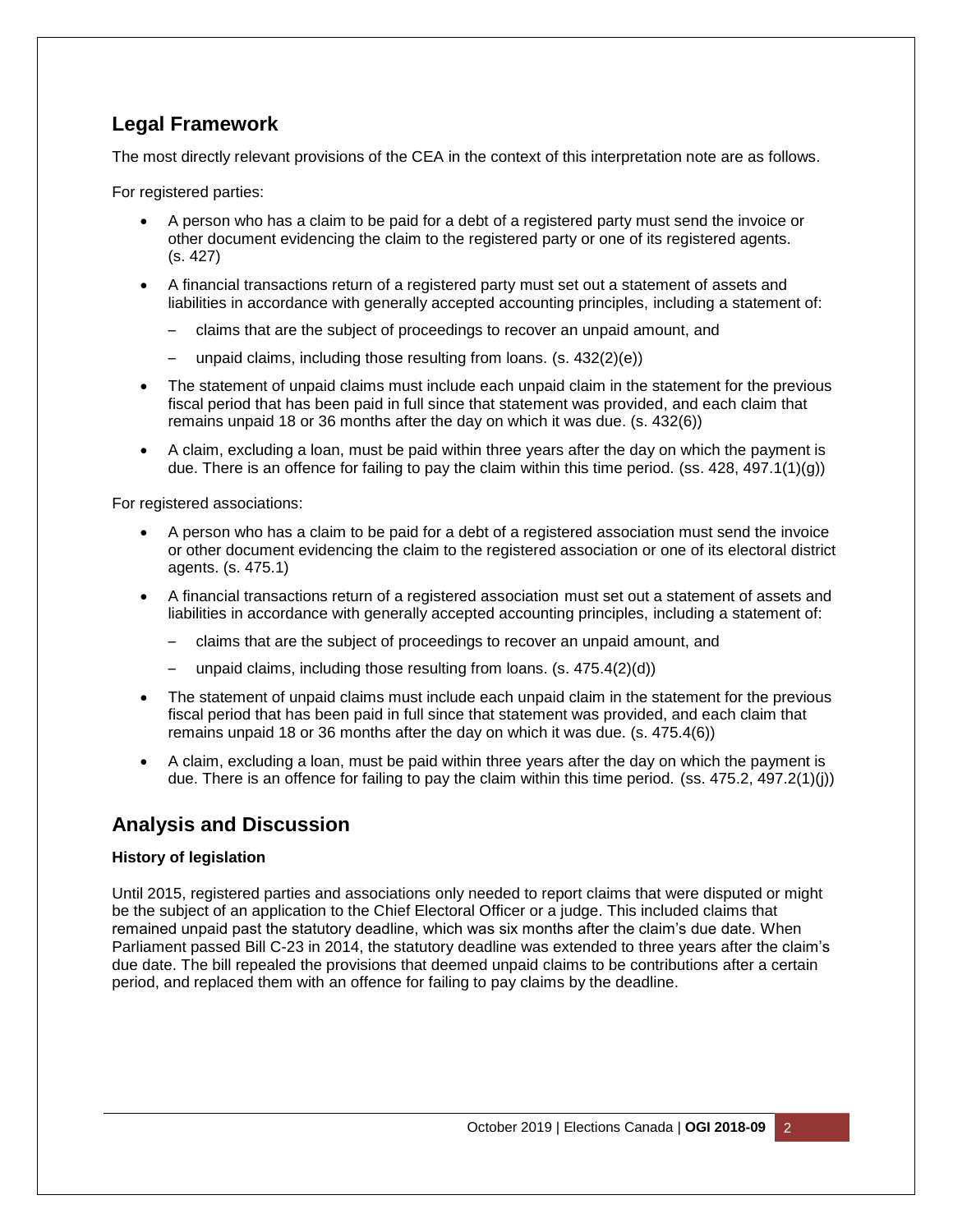Bill C-23 also introduced more stringent reporting requirements for unpaid claims. As a result, registered parties and associations now have to report:

- unpaid claims as of December 31
- additional information on claims that remain unpaid 18 or 36 months after their due date, including whether they are the subject of a legal proceeding or a dispute, whether there is a repayment schedule in place, and whether an unpaid amount has been written off by the creditor
- unpaid claims from the previous fiscal year's statement that have since been paid in full

The goal of increased reporting is transparency—for example, a long overdue claim could signal an attempt to circumvent the contribution rules, or it might raise concerns of potential undue influence by a claimant to which the political entity is indebted.

#### **Considerations**

The CEA does not provide a definition of "unpaid" in the context of claims. Before 2015, registered parties and associations were only required to report loans, claims past the six-month payment deadline, disputed claims and claims for which an invoice was sent more than three months after the expense was incurred.

After the provisions changed in 2015, Elections Canada, registered parties and associations still sometimes interpreted an unpaid claim as a claim that was past due. This appeared to meet the objectives of the CEA, since transparency was provided for claims that might be linked to avoidance of the contribution rules or undue influence. At other times, Elections Canada, registered parties and associations operated under a reading of the CEA where an unpaid claim was any claim that had not been paid, even if not yet past due.

In examining the legislation, it is possible on the one hand to conclude that Parliament intended for there to be a difference between a claim and an unpaid claim. For example, paragraph 432(2)(e) requires that a financial transactions return set out a statement of the party's assets and liabilities, including a statement of:

(i) **claims** that are the subject of proceedings under section 429, and (ii) **unpaid claims**, including those resulting from loans made to the registered party under section 373.

The meaning of a claim is suggested by sections 427 and 475.1, which state that a person who has a "claim to be paid for a debt" must send an invoice or other document evidencing the claim to the registered party or association. A claim could therefore be understood as an amount owing; once an amount is paid, there is no longer a claim.

On this reading, it would be redundant for an "unpaid claim" to also be defined as an amount owing. Looking at the reporting requirements, where a registered party or association is required to report on "claims that remain unpaid 18 or 36 months after their due date," the due date might be viewed as relevant to when a claim is categorized as unpaid. Therefore, an unpaid claim could be defined as an amount owing that is past due.

On the other hand, in accounting terms, unpaid claims are best understood as accounts payable. By that definition, an unpaid claim would be a claim that has not yet been paid in full at the fiscal year-end. Expenses incurred before year-end for which no invoice has been received would be reported using accrual accounting.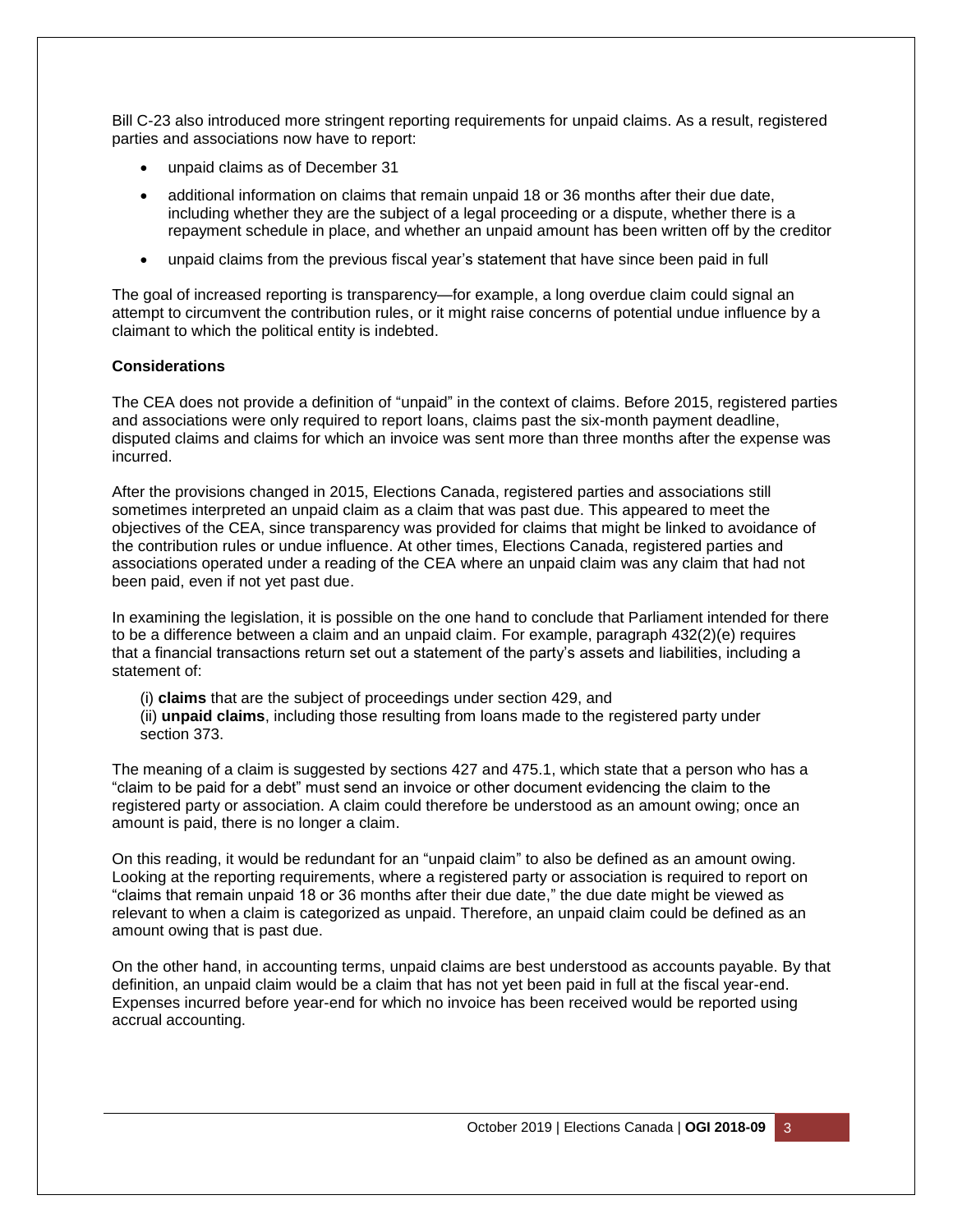This second interpretation is supported by looking at political financing requirements for elections and contests. The wording of the unpaid claims provisions for candidates, nomination contestants and leadership contestants after an event is substantially the same as it is for registered parties and associations in their annual returns. As a result, a single interpretation could be expected to apply to all political entities.

For candidates and contestants, there is a clear relationship between campaign expenses—which must be reported in detail as paid, contributed or transferred, or unpaid—and the statement of unpaid claims. Registered parties are also required to report election expenses this way, whether paid or unpaid, and for by-elections this reporting occurs within their annual return. If unpaid claims were only those debts past due, the link between unpaid expenses and claims would break, complicating the reimbursement of expenses paid after the return is filed but before their due date.

What is more, candidates and contestants must open a bank account exclusively for their campaign and close it "once all unpaid claims and surplus [campaign] funds" have been dealt with (s. 476.65(4), 477.46(4), 478.72(4)). The account is meant to be closed when all financial obligations are met. However, if unpaid claims were only those past due, the accounts might be closed before campaigns had paid claims with a long payment deadline.

Another important consideration is that some claims, including some loans, have no specified due date. If unpaid claims are interpreted as being only those past due, invoices with no due date or due dates far into the future—precisely the types of expenses for which transparency is required—would not be detailed in annual returns of registered parties or associations. They would be captured only in the broad category of accounts payable and accrued liabilities. Furthermore, loans with no due date would be reported in the fiscal year in which they were obtained, but no details would be provided in subsequent fiscal years if the loans remained unpaid.

Finally, it may be useful to consider the meaning of "unpaid" in other parts of the CEA. In most cases it is clear that the ordinary meaning of the word is to be applied. For example, a cost incurred is an expense incurred by a registered party or candidate, "whether it is paid or unpaid" (s. 376(4)). There is no middle option. As well, a person may commence proceedings to recover an "unpaid amount" if the registered party or association disputes that it is payable (ss. 429, 475.3). There is no indication that the person must wait until the invoice is past due to begin recovery. In these cases, the meaning of unpaid stands for itself without definition.

#### **Definition of an unpaid claim**

In deciding between the two interpretations above, Elections Canada considered the objective of the CEA to ensure transparency and the extent to which the same language is used for the unpaid claims provisions of different political entities. It was felt that transparency and especially coherence were better served by an interpretation of an unpaid claim as any claim that has not been paid in full. This also accorded with the ordinary meaning of the word. An interpretation to that effect was put forward in a [draft](https://www.elections.ca/content.aspx?section=res&dir=gui/app/2018-09/d&document=index&lang=e)  [version of this note](https://www.elections.ca/content.aspx?section=res&dir=gui/app/2018-09/d&document=index&lang=e) in November 2018.

However, comments received from registered parties during the consultation period must also factor into Elections Canada's final interpretation. In their comments on the draft note, some parties argued for a purposive interpretation of the legal provisions. They contended that reporting hundreds of claims not yet past their due date would not help Elections Canada identify transactions that might in fact be non-monetary contributions. At the same time, the process of identifying and reporting on all amounts owed, including accrued expenses, would add a significant burden. Some parties also raised concerns about confidentiality and privacy, as employees of the party or association with unpaid expense claims might have their names and amounts due to them disclosed in the year-end reports without furthering the objectives of the regime.